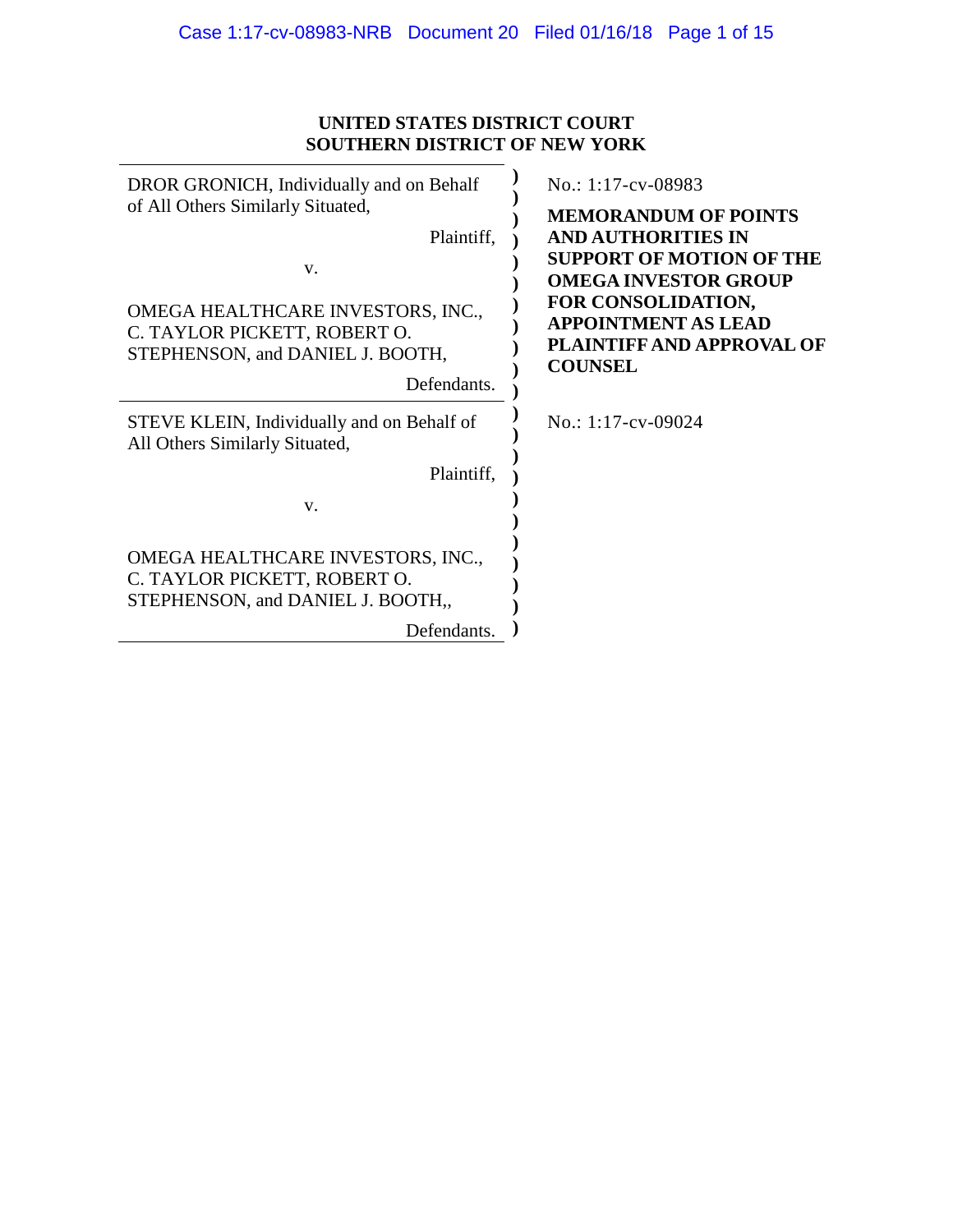# **TABLE OF CONTENTS**

| A.        | THE RELATED ACTIONS SHOULD BE CONSOLIDATED FOR ALL                                                                                        |  |
|-----------|-------------------------------------------------------------------------------------------------------------------------------------------|--|
| <b>B.</b> | THE OMEGA INVESTOR GROUP SHOULD BE APPOINTED LEAD                                                                                         |  |
|           | The Omega Investor Group is Willing to Serve as Class<br>1.                                                                               |  |
|           | 2.                                                                                                                                        |  |
|           | 3.<br>The Omega Investor Group Otherwise Satisfies the Requirements                                                                       |  |
|           | 4.<br>The Omega Investor Group Will Fairly and Adequately Represent<br>the Interests of the Class and is Not Subject to Unique Defenses 9 |  |
| $C$ .     | LEAD PLAINTIFF'S SELECTION OF COUNSEL SHOULD BE                                                                                           |  |
|           |                                                                                                                                           |  |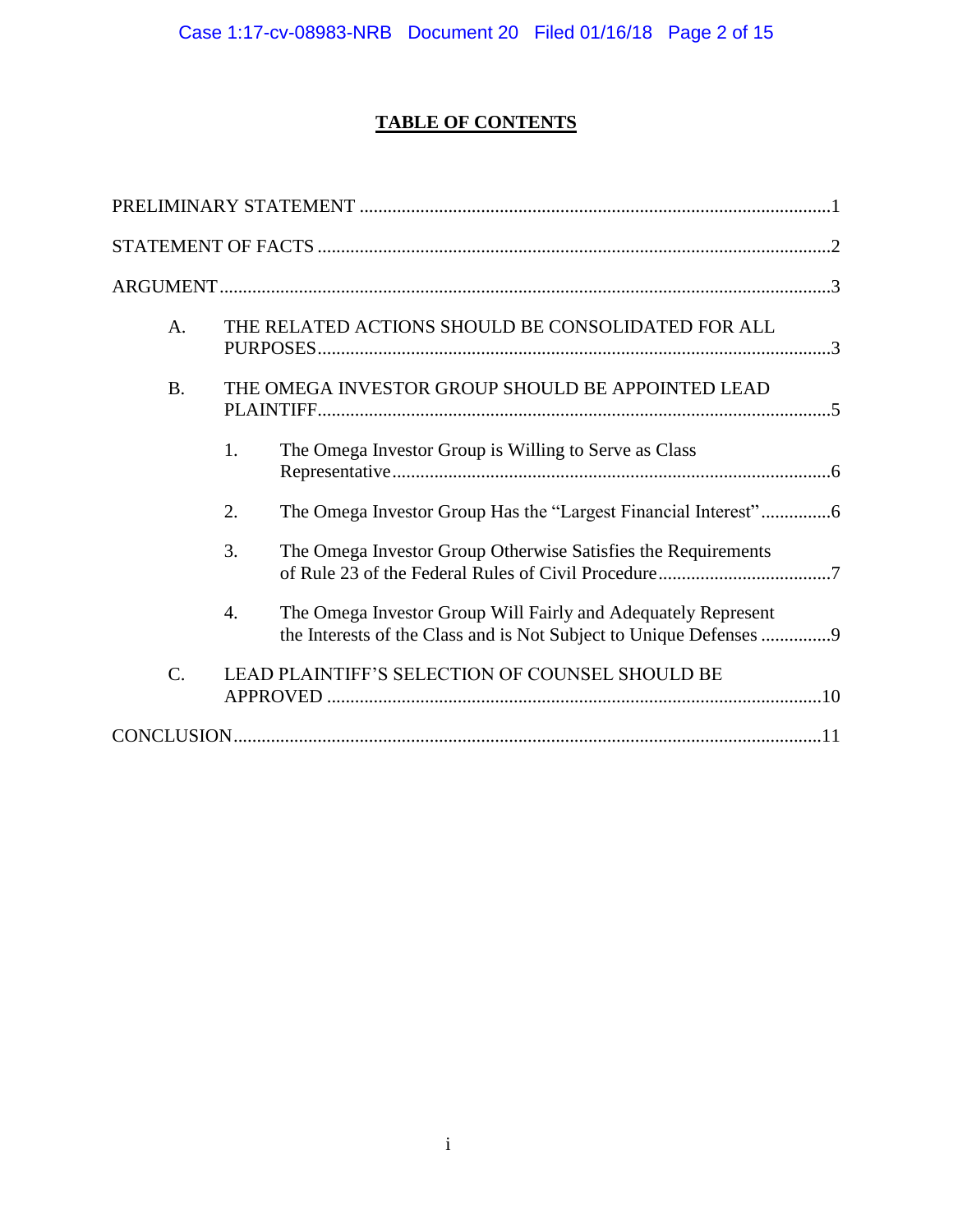# **TABLE OF AUTHORITIES**

# **Page(s)**

## **Cases**

| A.F.I.K. Holding SPRL v. Fass,                       |
|------------------------------------------------------|
| Amchem Prods., Inc. v. Windsor,                      |
| Baby Neal v. Casey,                                  |
| Bassin v. Decode Genetics, Inc.,                     |
| Beck v. Maximus, Inc.,                               |
| Blackmoss Invs., Inc. v. ACA Capital Holdings, Inc., |
| Danis v. USN Communs., Inc.,                         |
| Fischler v. Amsouth Bancorporation,                  |
| Gluck v. Cellstar Corp.,                             |
| Greebel v. FTP Software,                             |
| In re Am. Bus. Fin. Servs., Inc. Sec. Litig.,        |
| In re Comverse Tech., Inc., Sec. Litig.,             |
| <i>In re GE Sec. Litig.</i> , No. 09 Civ. 1951 (DC), |
| In re Olsten Corp. Sec. Litig.,                      |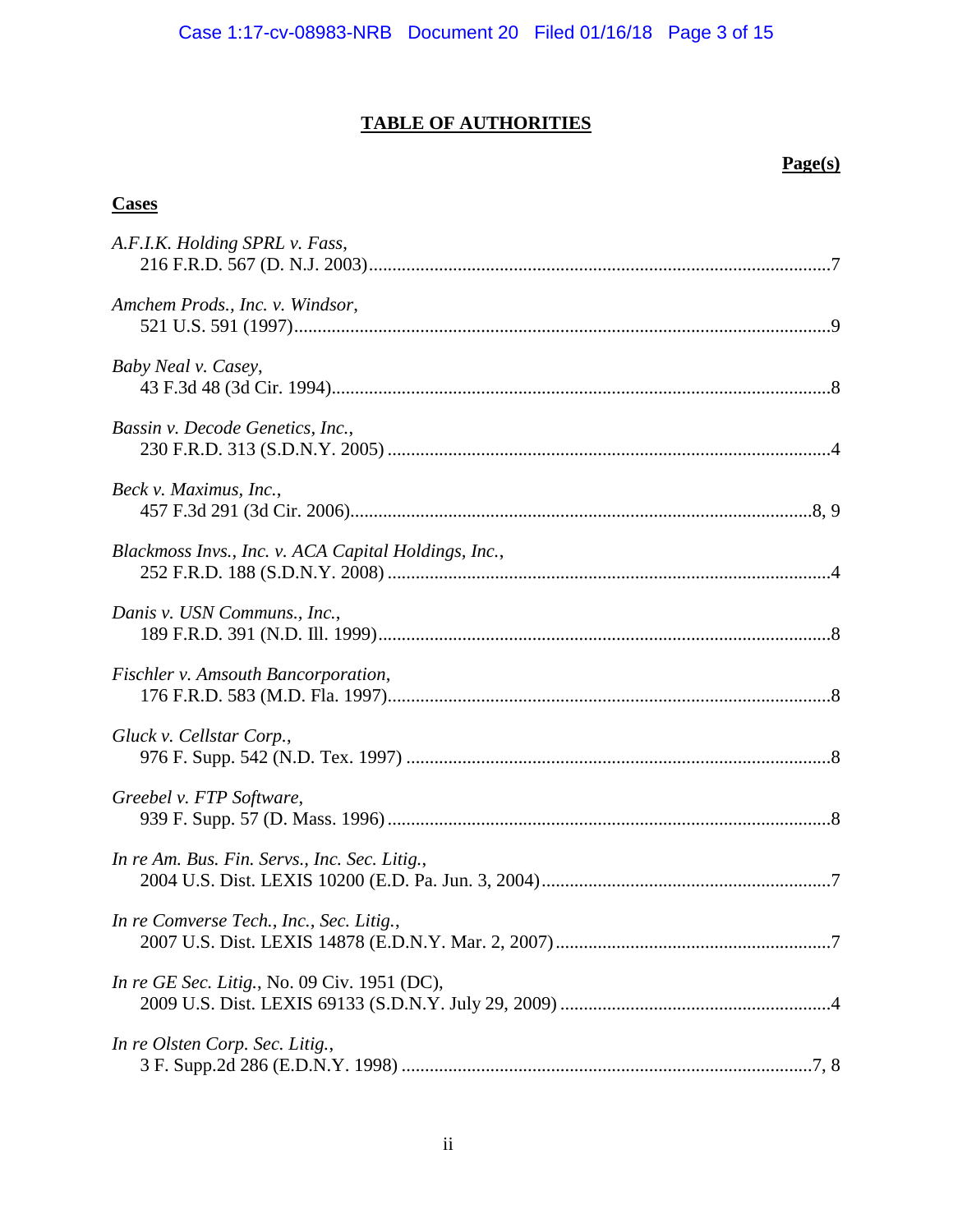# Case 1:17-cv-08983-NRB Document 20 Filed 01/16/18 Page 4 of 15

| In re Oxford Health Plans, Inc. Sec. Litig., |  |  |
|----------------------------------------------|--|--|
| In re Tronox, Inc. Sec. Litig.,              |  |  |
| In re Vicuron Pharms., Inc. Sec. Litig.,     |  |  |
| Janovici v. DVI, Inc., No. 03-4795,          |  |  |
| Johnson v. Celotex Corp.,                    |  |  |
| Lax v. First Merch. Acceptance Corp.,        |  |  |
| Malcolm v. Nat'l Gypsum Co.,                 |  |  |
| Osher v. Guess ?, Inc.,                      |  |  |
| Riordan v. Smith Barney,                     |  |  |
| <b>Statutes</b>                              |  |  |
|                                              |  |  |
| <b>Rules</b>                                 |  |  |
|                                              |  |  |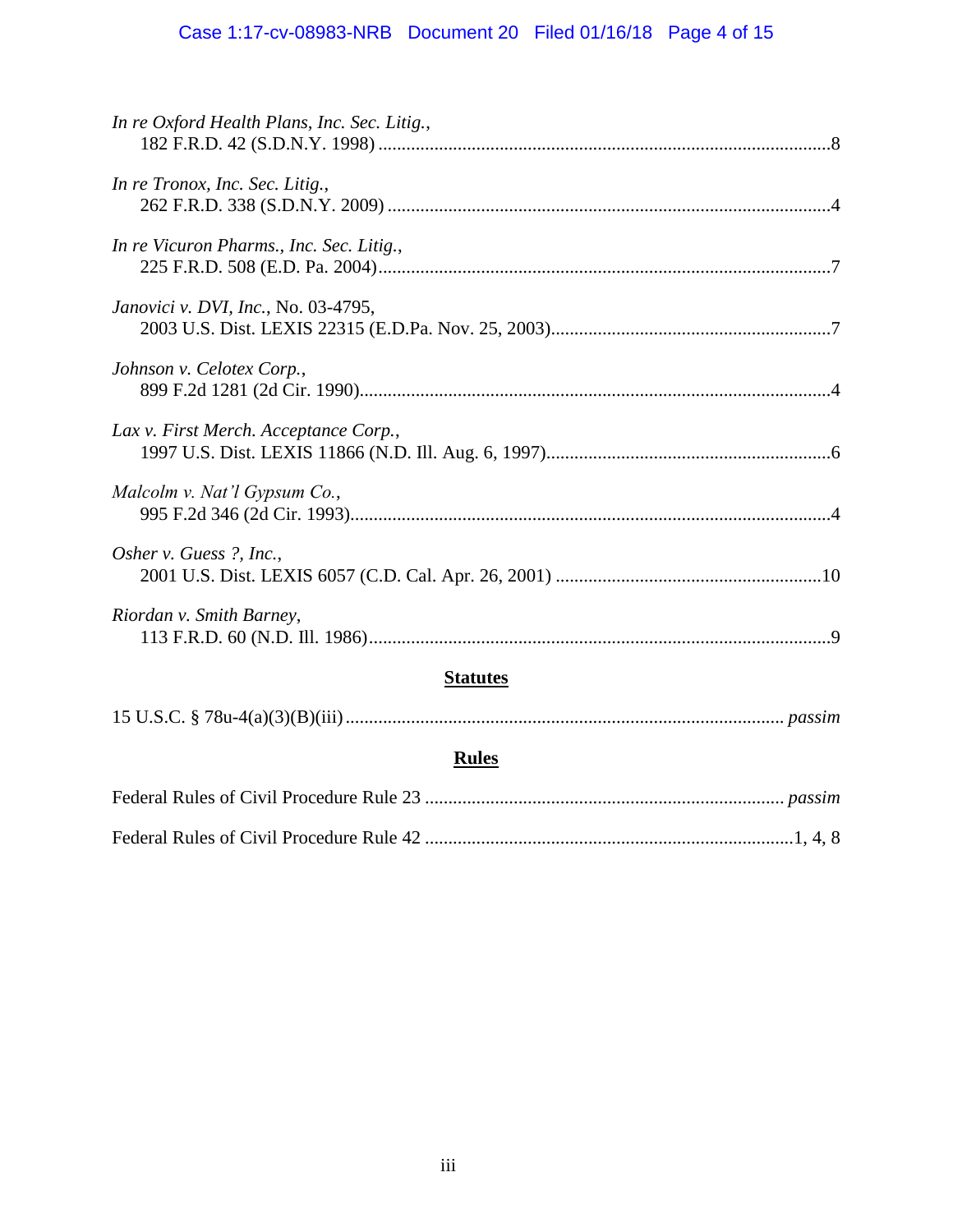### <span id="page-4-1"></span>Case 1:17-cv-08983-NRB Document 20 Filed 01/16/18 Page 5 of 15

Movants Patricia Zaborowski, Hong Jun, Cynthia Peterson, Simona Vacchieri, and Glenn Fausz (collectively, the "Omega Investor Group") respectfully submit this Memorandum of Law in support of their motion, pursuant to Section 21D(a)(3) of the Securities Exchange Act of 1934 (the "Exchange Act"), 15 U.S.C.  $\S$  78u-4(a)(3), as amended by the Private Securities Litigation Reform Act of 1995 (the "PSLRA") and Rule 42 of the Federal Rules of Civil Procedure, for the entry of an Order: (1) consolidating the above-captioned related actions (the "Related Actions"); (2) appointing the Omega Investor Group as Lead Plaintiff on behalf of all persons and entities that purchased or otherwise acquired the securities of Omega Healthcare Investors, Inc. ("Omega" or the "Company") between February 8, 2017 and October 31, 2017, both dates inclusive (the "Class Period"); (3) approving Lead Plaintiff's selection of Pomerantz LLP ("Pomerantz") as Lead Counsel; and (4) granting such other and further relief as the Court may deem just and proper.

### <span id="page-4-3"></span><span id="page-4-2"></span>**PRELIMINARY STATEMENT**

<span id="page-4-0"></span>Pursuant to the PSLRA, the Court is to appoint as Lead Plaintiff the movant who possesses the largest financial interest in the outcome of the action and who satisfies the requirements of Rule 23 of the Federal Rules of Civil Procedure. 15 U.S.C. § 78u- $4(a)(3)(B)(iii)(I)$ . The Omega Investor Group, with losses of approximately \$306,966 in connection with its purchase of Omega securities during the Class Period, has the largest financial interest in the relief sought in this action. The Omega Investor Group further satisfies the requirements of Rule 23 of the Federal Rules of Civil Procedure as its members are adequate representatives with claims typical of the other Class members. Accordingly, the Omega Investor Group respectfully submits that it should be appointed Lead Plaintiff.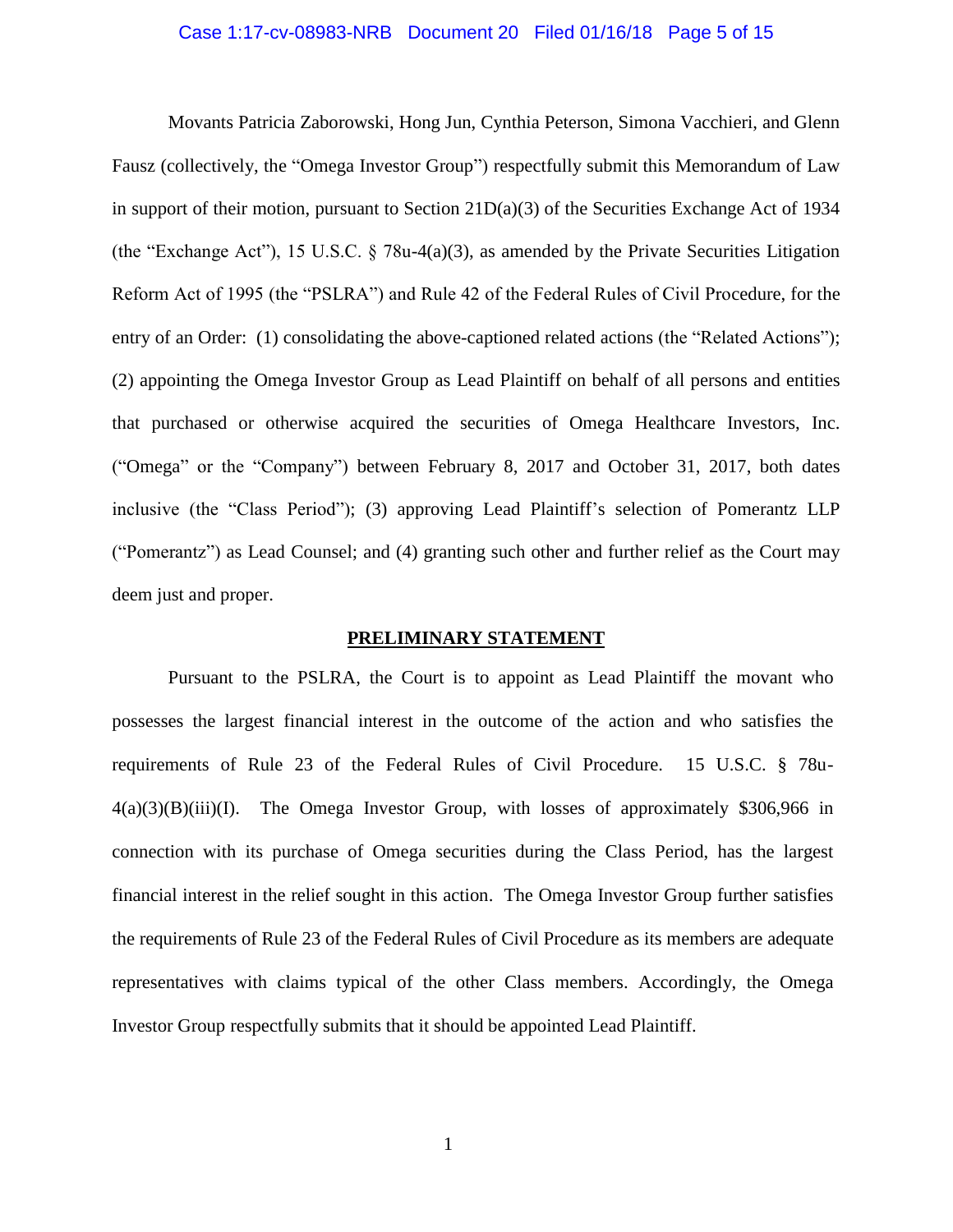### **STATEMENT OF FACTS**

<span id="page-5-0"></span>Omega is a self-administered real estate investment trust ("REIT") that invests in income producing healthcare facilities, including long-term care facilities located in the United States and the United Kingdom.

On July 26, 2017, after the market closed, Omega issued a press release announcing its second quarter 2017 financial results. On the next day, July 27, 2017, the Company held a conference call to discuss its results. On the call, Chief Operating Officer ("COO") Daniel Booth ("Booth") stated that "we continue to see certain regional operators struggle with various operational pressures" and that two of the Company's top ten private operators had seen margins and coverages decline, which created liquidity concerns.

On this news, the Company's stock price fell \$1.35 per share, or 4%, to close at \$32.10 per share on July 27, 2017, on unusually heavy trading volume.

On October 30, 2017, after the market closed, Omega issued a press release announcing its third quarter 2017 financial results. On the next day, October 31, 2017, the Company held a conference call to discuss its results. On the call, Booth stated that "[i]n addition to Orianna, we continue to experience specific operator performance issues" including issues with Signature Healthcare, "another top ten operator," due to "liquidity issues [that] are impacting the ability of these operators to pay rent on a timely basis." On the same call, Chief Financial Officer ("CFO") Robert Stephenson ("Stephenson") stated that "[o]perating revenue for the quarter was approximately \$220 million versus \$225 million for the third quarter of 2016" and that "[t]he decrease was primarily a result of placing Orianna on a cash basis" which caused the Company to record no Orianna revenue for the quarter. Stephenson also stated that "[w]e have lowered our 2017 adjusted [funds from operations ("FFO")] guidance to \$3.27 to \$3.28 per share" in part due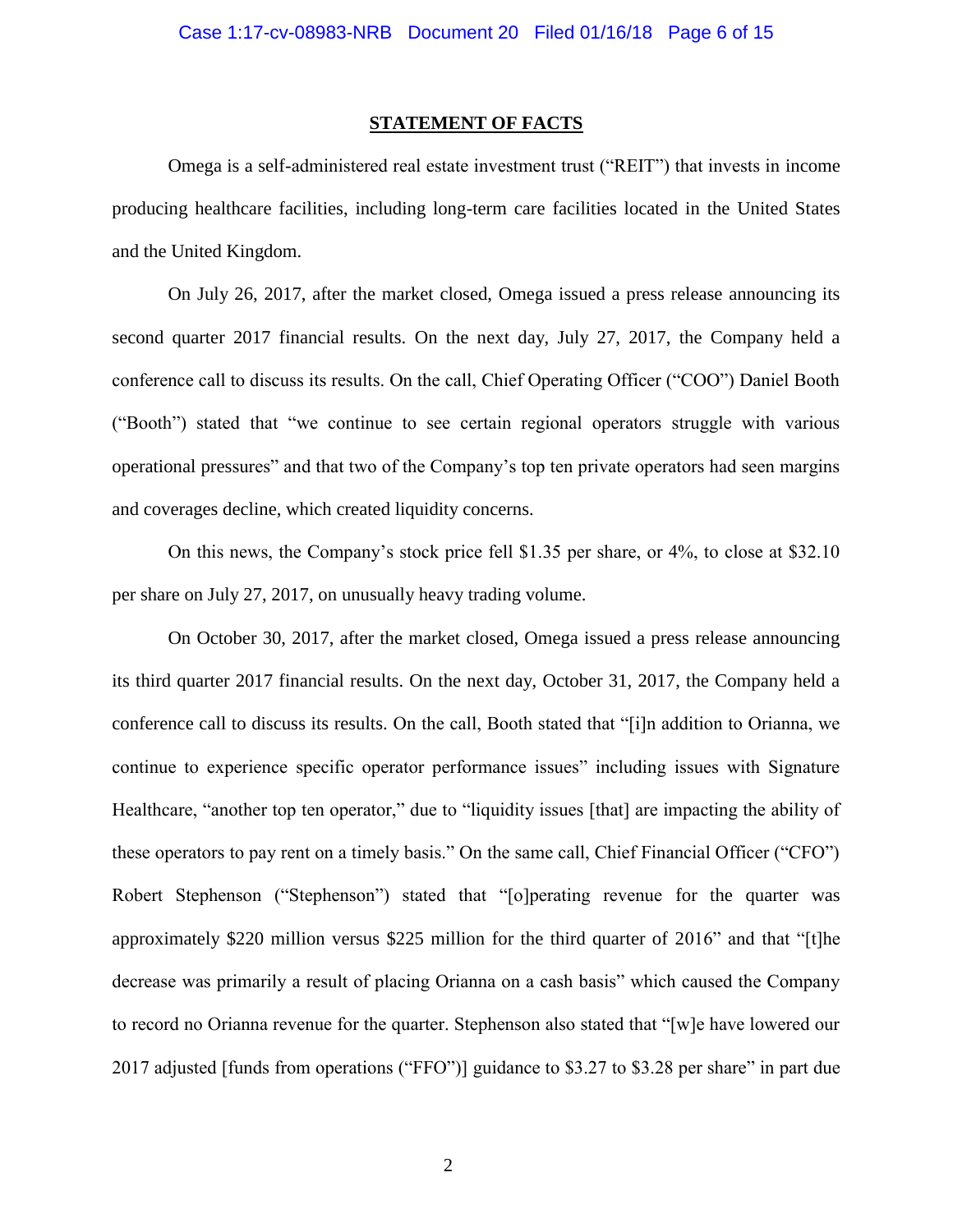### Case 1:17-cv-08983-NRB Document 20 Filed 01/16/18 Page 7 of 15

to "the temporary loss of Orianna revenue for both the third and fourth quarters" and the fact that the Company "placed a non-top ten operator," Daybreak, "on a cash basis effective September  $1st"$ 

On this news, the Company's stock price fell \$2.11 per share, or 6.8%, to close at \$28.86 per share on October 31, 2017, on unusually heavy trading volume.

Throughout the Class Period, Defendants made materially false and/or misleading statements, as well as failed to disclose material adverse facts about the Company's business, operations, and prospects. Specifically, Defendants failed to disclose that: (i) financial and operating results of certain of the Company's operators were deteriorating; (ii) as a result, certain of the Company's operators were experiencing worsening liquidity issues that were significantly impacting the operators' ability to make timely rent payments; (iii) consequently, certain of the Company's direct financing leases were impaired and certain receivables were uncollectible; and (iv) as a result of the foregoing, Defendants' statements about Omega's business, operations, and prospects, were materially false and/or misleading and/or lacked a reasonable basis.

As a result of Defendants' wrongful acts and omissions, and the precipitous decline in the market value of the Company's securities, Plaintiff and other Class members have suffered significant losses and damages.

#### **ARGUMENT**

### <span id="page-6-1"></span><span id="page-6-0"></span>**A. THE RELATED ACTIONS SHOULD BE CONSOLIDATED FOR ALL PURPOSES**

Consolidation of related cases is appropriate, where, as here, the actions involve common questions of law and fact, and therefore consolidation would avoid unnecessary cost, delay and overlap in adjudication:

Where actions involving a common question of law or fact are pending before the court, it may order a joint hearing or trial of any or all of the matters at issue in the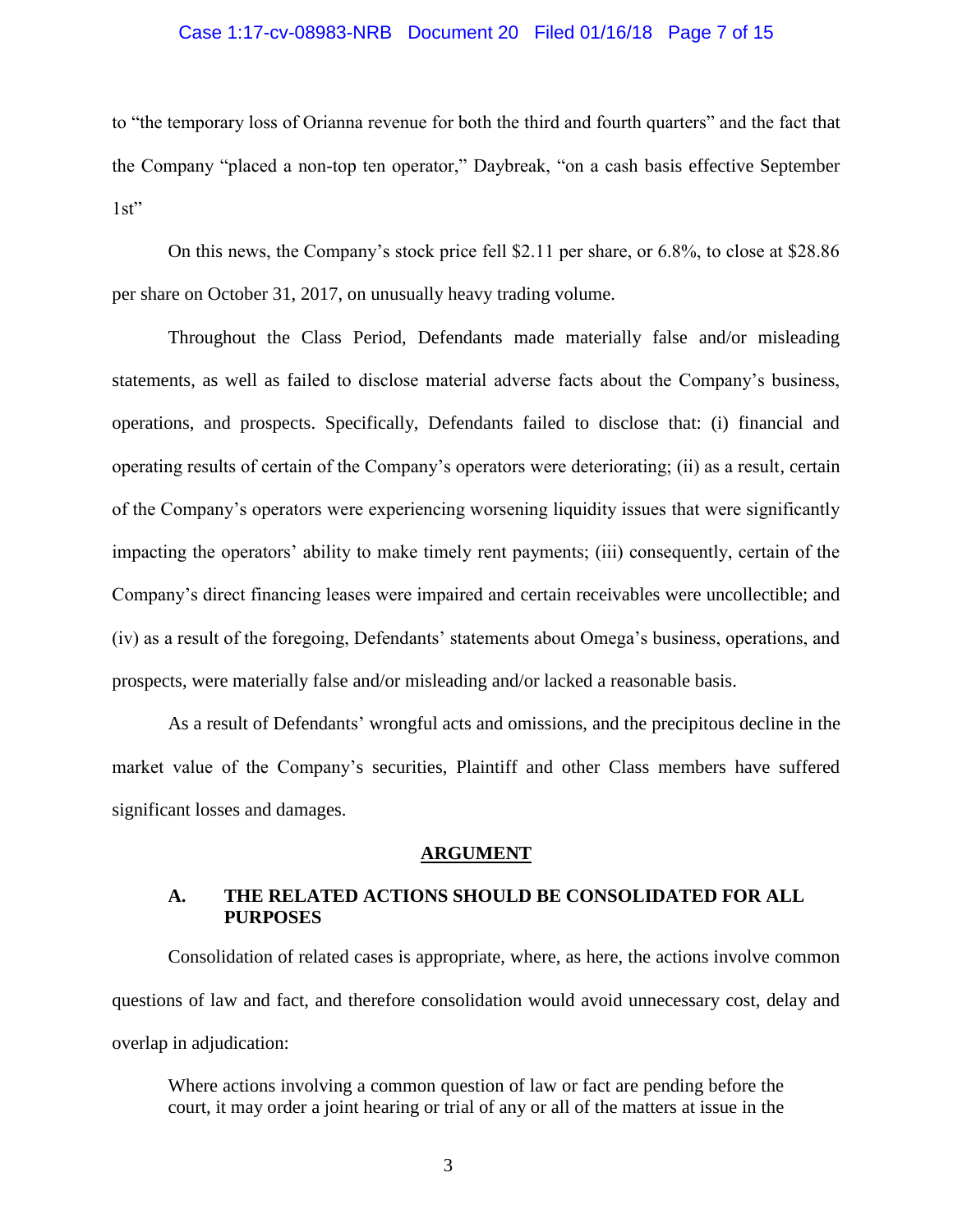### Case 1:17-cv-08983-NRB Document 20 Filed 01/16/18 Page 8 of 15

<span id="page-7-6"></span><span id="page-7-5"></span><span id="page-7-3"></span>actions; it may order all the actions consolidated; and it may make such order concerning proceedings therein as may tend to avoid unnecessary costs or delay. Fed. R. Civ. P. 42(a). *See also* Manual for Complex Litigation (Third), § 20.123 (1995).

<span id="page-7-4"></span><span id="page-7-1"></span>Consolidation is appropriate when the actions before the court involve common questions of law *or* fact. *See* Fed. R. Civ. P. 42 (a); *Malcolm v. Nat'l Gypsum Co.*, 995 F.2d 346, 350 (2d Cir. 1993) (citing *Johnson v. Celotex Corp.*, 899 F.2d 1281, 1284 (2d Cir. 1990)); *In re Tronox, Inc. Sec. Litig.*, 262 F.R.D. 338, 344 (S.D.N.Y. 2009) (consolidating securities class actions); *Blackmoss Invs., Inc. v. ACA Capital Holdings, Inc.*, 252 F.R.D. 188, 190 (S.D.N.Y. 2008) (same). Differences in causes of action, defendants, or the class period do not render consolidation inappropriate if the cases present sufficiently common questions of fact and law, and the differences do not outweigh the interest of judicial economy served by consolidation. *See In re GE Sec. Litig.*, No. 09 Civ. 1951 (DC), 2009 U.S. Dist. LEXIS 69133, at \*4–8 (S.D.N.Y. July 29, 2009) (consolidating actions asserting different claims against different defendants over different class periods).

<span id="page-7-2"></span><span id="page-7-0"></span>The Related Actions at issue here clearly involve common questions of law *and* fact. Each action was brought against the Company, as well as certain officers and directors of the Company, in connection with violations of the federal securities laws. Accordingly, the Related Actions allege substantially the same wrongdoing, namely that defendants issued materially false and misleading statements and omissions that artificially inflated the price of the Company's securities and subsequently damaged the Class when the Company's stock price crashed as the truth emerged. Consolidation of the Related Actions is therefore appropriate. *See Bassin v. Decode Genetics, Inc.*, 230 F.R.D. 313, 315 (S.D.N.Y. 2005) (consolidation of securities class actions is particularly appropriate in the context of securities class actions where the complaints are based on the same statements and the defendants will not be prejudiced); *In re GE*, 2009 U.S.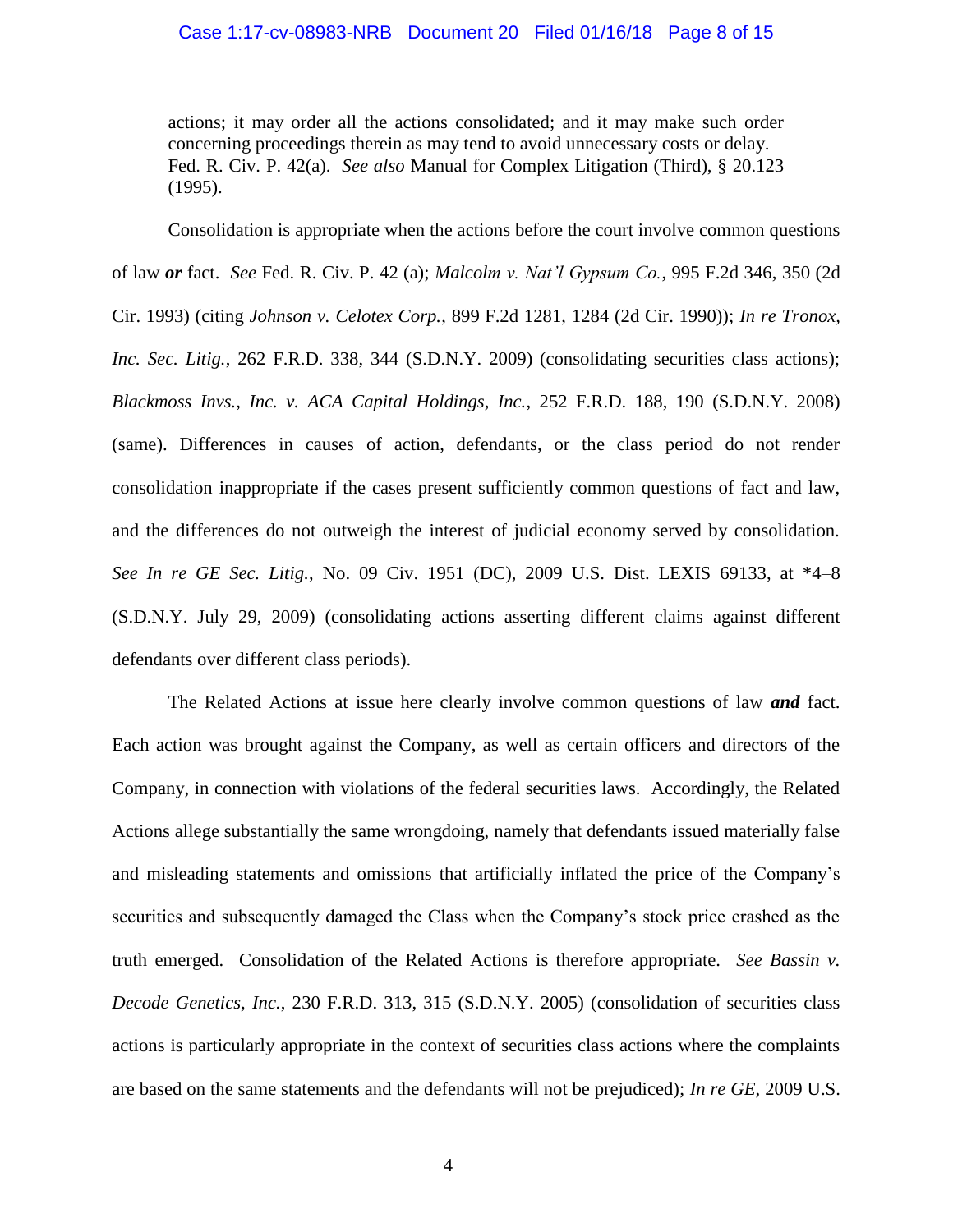### Case 1:17-cv-08983-NRB Document 20 Filed 01/16/18 Page 9 of 15

Dist. LEXIS 69133), at \*5 ("Consolidation promotes judicial convenience and avoids unnecessary costs to the parties.").

### <span id="page-8-0"></span>**B. THE OMEGA INVESTOR GROUP SHOULD BE APPOINTED LEAD PLAINTIFF**

The Omega Investor Group should be appointed Lead Plaintiff because it has the largest financial interest in the Action and otherwise meets the requirements of Rule 23. Section  $21D(a)(3)(B)$  of the PSLRA sets forth procedures for the selection of lead plaintiff in class actions brought under the Exchange Act. The PSLRA directs courts to consider any motion to serve as lead plaintiff filed by class members in response to a published notice of the class action by the later of (i) 90 days after the date of publication, or (ii) as soon as practicable after the Court decides any pending motion to consolidate. *See* 15 U.S.C. § 78u-4(a)(3)(B)(i) &(ii).

Further, under 15 U.S.C. § 78u-4(a)(3)(B)(iii)(I), the Court is directed to consider all motions by plaintiffs or purported class members to appoint lead plaintiff filed in response to any such notice. Under this section, the Court "shall" appoint "the presumptively most adequate plaintiff" to serve as lead plaintiff and shall presume that plaintiff is the person or group of persons, that:

> (aa) has either filed the complaint or made a motion in response to a notice . . .;

> (bb) in the determination of the Court, has the largest financial interest in the relief sought by the class; and

> (cc) otherwise satisfies the requirements of Rule 23 of the Federal Rules of Civil Procedure.

### 15 U.S.C. § 78u-4(a)(3)(B)(iii)(I).

As set forth below, the Omega Investor Group satisfies all three of these criteria and thus is entitled to the presumption that it is the most adequate plaintiff of the Class and, therefore, should be appointed Lead Plaintiff for the Class.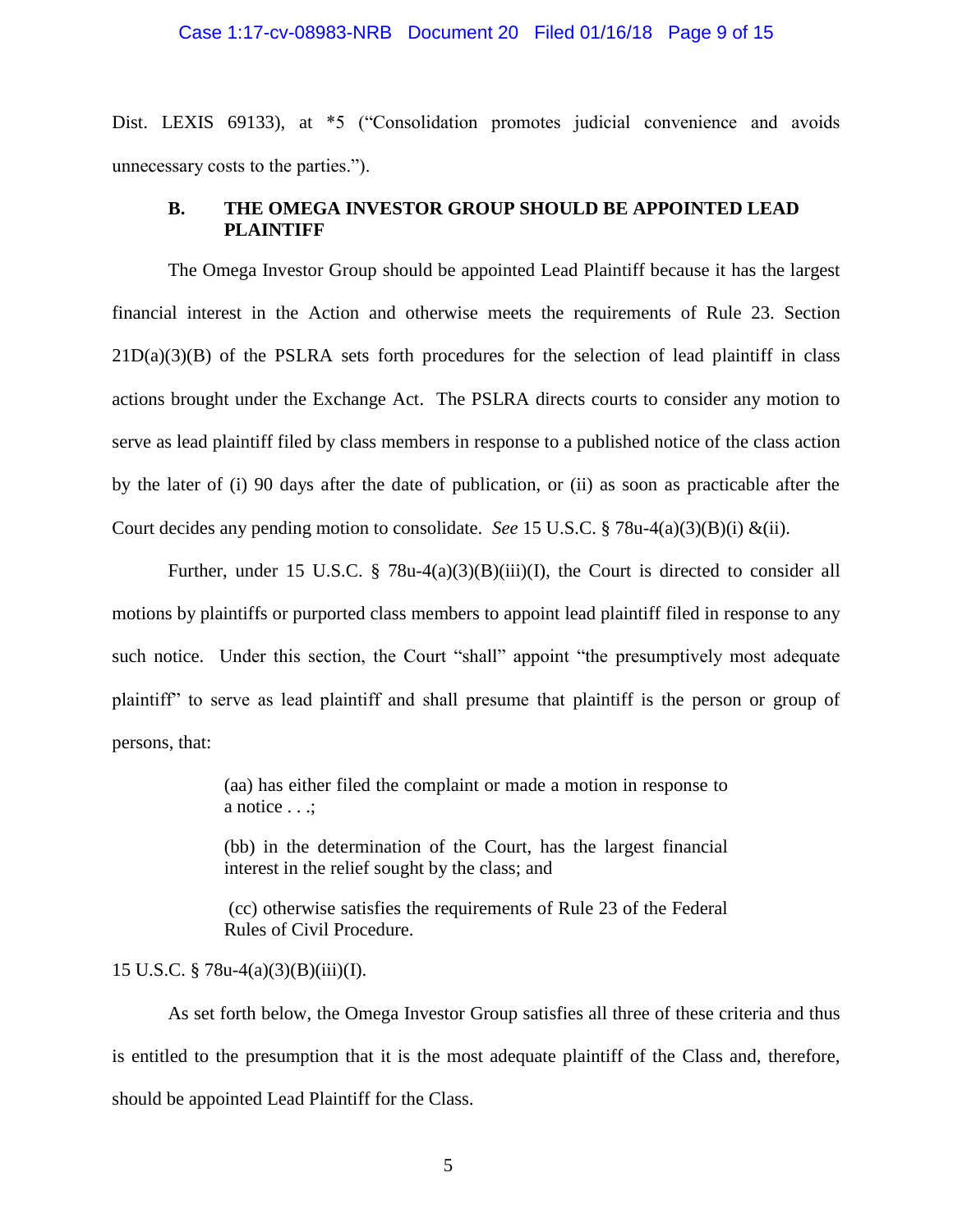### **1. The Omega Investor Group is Willing to Serve as Class Representative**

<span id="page-9-0"></span>On November 16, 2017, counsel for plaintiff in the first of the Related Actions to be filed caused a notice to be published over *Business Wire* pursuant to Section 21D(a)(3)(A)(i) of the PSLRA, which announced that a securities class action had been filed against the defendants herein, and advised investors of Omega securities that they had 60 days—*i.e.*, until January 16, 2018—to file a motion to be appointed as Lead Plaintiff. *See* Declaration of Jeremy A. Lieberman in Support of Motion of the Omega Investor Group for Consolidation, Appointment as Lead Plaintiff and Approval of Counsel ("Lieberman Decl."), Ex. A.

The Omega Investor Group has filed the instant motion pursuant to the Notice, and its members have attached Certifications attesting that they are willing to serve as representatives for the Class, and provide testimony at deposition and trial, if necessary. *See* Lieberman Decl., Ex. B. Accordingly, the Omega Investor Group satisfies the first requirement to serve as Lead Plaintiff of the Class.

### **2. The Omega Investor Group Has the "Largest Financial Interest"**

<span id="page-9-1"></span>The PSLRA requires a court to adopt a rebuttable presumption that "the most adequate plaintiff . . . is the person or group of persons that . . . has the largest financial interest in the relief sought by the class." 15 U.S.C.  $\S$  78u-4(a)(3)(B)(iii).

<span id="page-9-2"></span>As of the time of the filing of this motion, the Omega Investor Group believes that it has the largest financial interest of any of the Lead Plaintiff movants based on the four factors articulated in the seminal case *Lax v. First Merch. Acceptance Corp.*, 1997 U.S. Dist. LEXIS 11866, at \*7-\*8 (N.D. Ill. Aug. 6, 1997) (financial interest may be determined by (1) the number of shares purchased during the class period; (2) the number of net shares purchased during the class period; (3) the total net funds expended during the class period; and (4) the approximate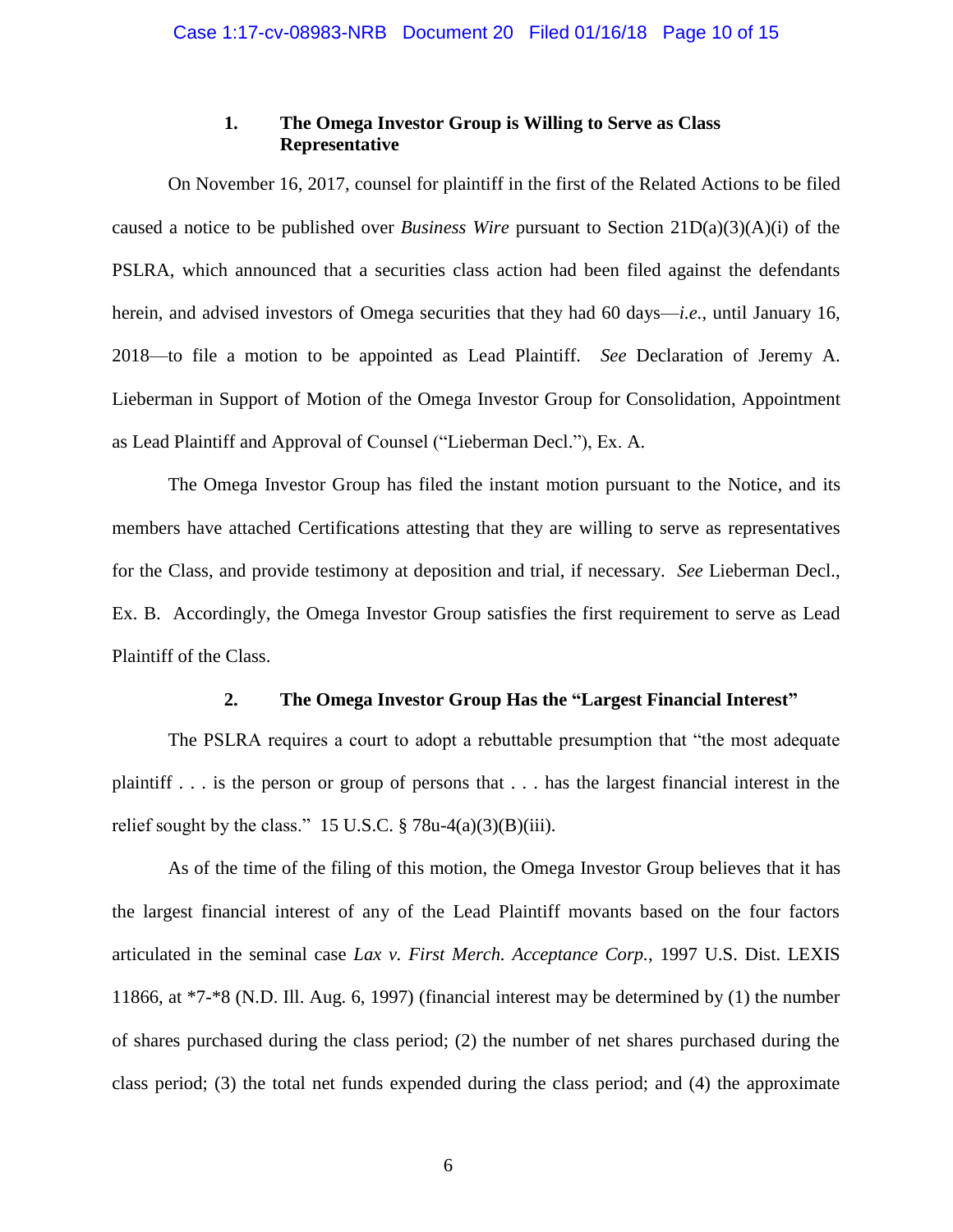#### <span id="page-10-6"></span><span id="page-10-2"></span>Case 1:17-cv-08983-NRB Document 20 Filed 01/16/18 Page 11 of 15

<span id="page-10-5"></span>losses suffered).<sup>1</sup> The most critical among the Lax Factors is the approximate loss suffered. *See*, *e.g.*, *In re Vicuron Pharms., Inc. Sec. Litig.*, 225 F.R.D. 508, 511 (E.D. Pa. 2004); *Janovici v. DVI, Inc.*, No. 03-4795, 2003 U.S. Dist. LEXIS 22315, at \*39 (E.D.Pa. Nov. 25, 2003); *In re Am. Bus. Fin. Servs., Inc. Sec. Litig.*, 2004 U.S. Dist. LEXIS 10200, at \*2–3 (E.D. Pa. Jun. 3, 2004); *A.F.I.K. Holding SPRL v. Fass*, 216 F.R.D. 567, 572 (D. N.J. 2003).

<span id="page-10-1"></span>During the Class Period, the Omega Investor Group (1) purchased 194,640 shares of Omega securities; (2) expended \$6,204,212 on its purchases of Omega securities; (3) retained 64,085 of its Omega shares; and (4) as a result of the disclosures of the fraud, suffered a loss of \$306,966 in connection with its Class Period purchases of Omega securities. *See* Lieberman Decl., Ex. C. Because the Omega Investor Group possesses the largest financial interest in the outcome of this litigation, it may be presumed to be the "most adequate" plaintiff. 15 U.S.C. §  $78u-4(a)(3)(B)(iii)(I)(bb)$ .

### **3. The Omega Investor Group Otherwise Satisfies the Requirements of Rule 23 of the Federal Rules of Civil Procedure**

<span id="page-10-0"></span>Section  $21D(a)(3)(B)(iii)(I)(cc)$  of the PSLRA further provides that, in addition to possessing the largest financial interest in the outcome of the litigation, Lead Plaintiff must "otherwise satisfy the requirements of Rule 23 of the Federal Rules of Civil Procedure." Rule 23(a) generally provides that a class action may proceed if the following four requirements are satisfied:

> <span id="page-10-3"></span>(1) the class is so numerous that joinder of all members is impracticable, (2) there are questions of law or fact common to the class, (3) the claims or defenses of the representative parties are typical of the claims or defenses of the class, and (4) the representative parties will fairly and adequately protect the interests of the class.

<span id="page-10-4"></span> $\overline{a}$ 

<sup>1</sup> *See also In re Olsten Corp. Sec. Litig.,* 3 F. Supp.2d 286, 296 (E.D.N.Y. 1998). *Accord In re Comverse Tech., Inc., Sec. Litig.*, 2007 U.S. Dist. LEXIS 14878, at \*22-\*25 (E.D.N.Y. Mar. 2, 2007) (collectively, the "Lax-Olsten" factors).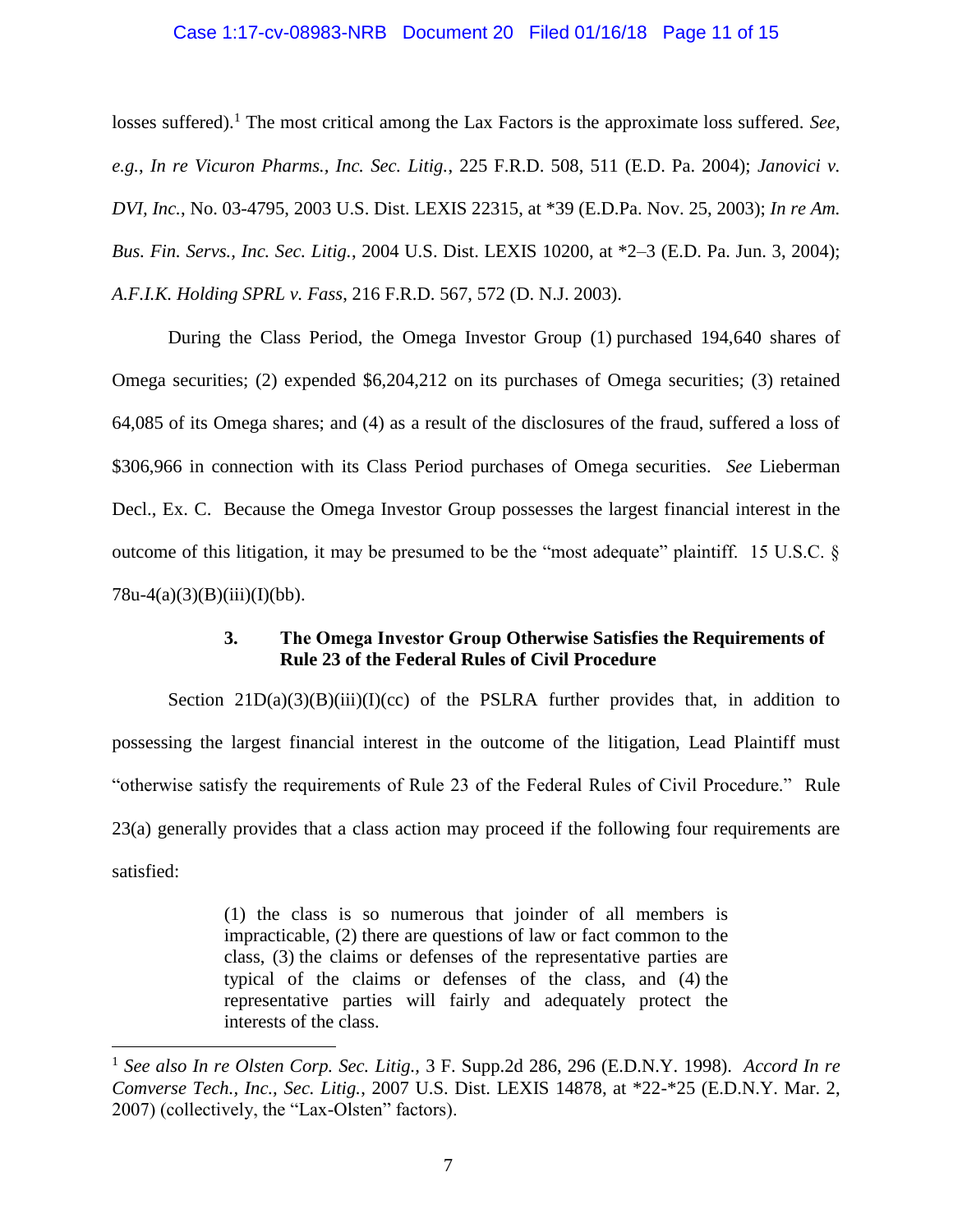### Case 1:17-cv-08983-NRB Document 20 Filed 01/16/18 Page 12 of 15

<span id="page-11-5"></span>In making its determination that Lead Plaintiff satisfies the requirements of Rule 23, the Court need not raise its inquiry to the level required in ruling on a motion for class certification; instead a *prima facie* showing that the movant satisfies the requirements of Rule 23 is sufficient. *Greebel v. FTP Software*, 939 F. Supp. 57, 60 (D. Mass. 1996). Moreover, "typicality and adequacy of representation are the only provisions relevant to a determination of lead plaintiff under the PSLRA." *In re Oxford Health Plans, Inc. Sec. Litig.*, 182 F.R.D. 42, 49 (S.D.N.Y. 1998) (citing *Gluck v. Cellstar Corp.*, 976 F. Supp. 542, 546 (N.D. Tex. 1997) and *Fischler v. Amsouth Bancorporation*, 176 F.R.D. 583 (M.D. Fla. 1997)); *In re Olsten Corp. Sec. Litig.*, 3 F. Supp. 2d at 296.

<span id="page-11-8"></span><span id="page-11-7"></span><span id="page-11-6"></span><span id="page-11-4"></span><span id="page-11-3"></span><span id="page-11-2"></span><span id="page-11-1"></span>The typicality requirement of Fed. R. Civ. P.  $23(a)(3)$  is satisfied where the named representative's claims have the "same essential characteristics as the claims of the class at large." *Danis v. USN Communs., Inc.*, 189 F.R.D. 391, 395 (N.D. Ill. 1999). In other words, "the named plaintiffs' claims [must be] typical, in common-sense terms, of the class, thus suggesting that the incentives of the plaintiffs are aligned with those of the class." *Beck v. Maximus, Inc.*, 457 F.3d 291, 295-96 (3d Cir. 2006) (quoting *Baby Neal v. Casey*, 43 F.3d 48, 55 (3d Cir. 1994) (noting that "factual differences will not render a claim atypical if the claim arises from the same event or practice or course of conduct that gives rise to the claims of the class members, and if it is based on the same legal theory.").

<span id="page-11-0"></span>The claims of the Omega Investor Group are typical of those of the Class. The Omega Investor Group alleges, as do all class members, that defendants violated the Exchange Act by making what they knew or should have known were false or misleading statements of material facts concerning the Company, or omitted to state material facts necessary to make the statements they did make not misleading. The Omega Investor Group, as did all members of the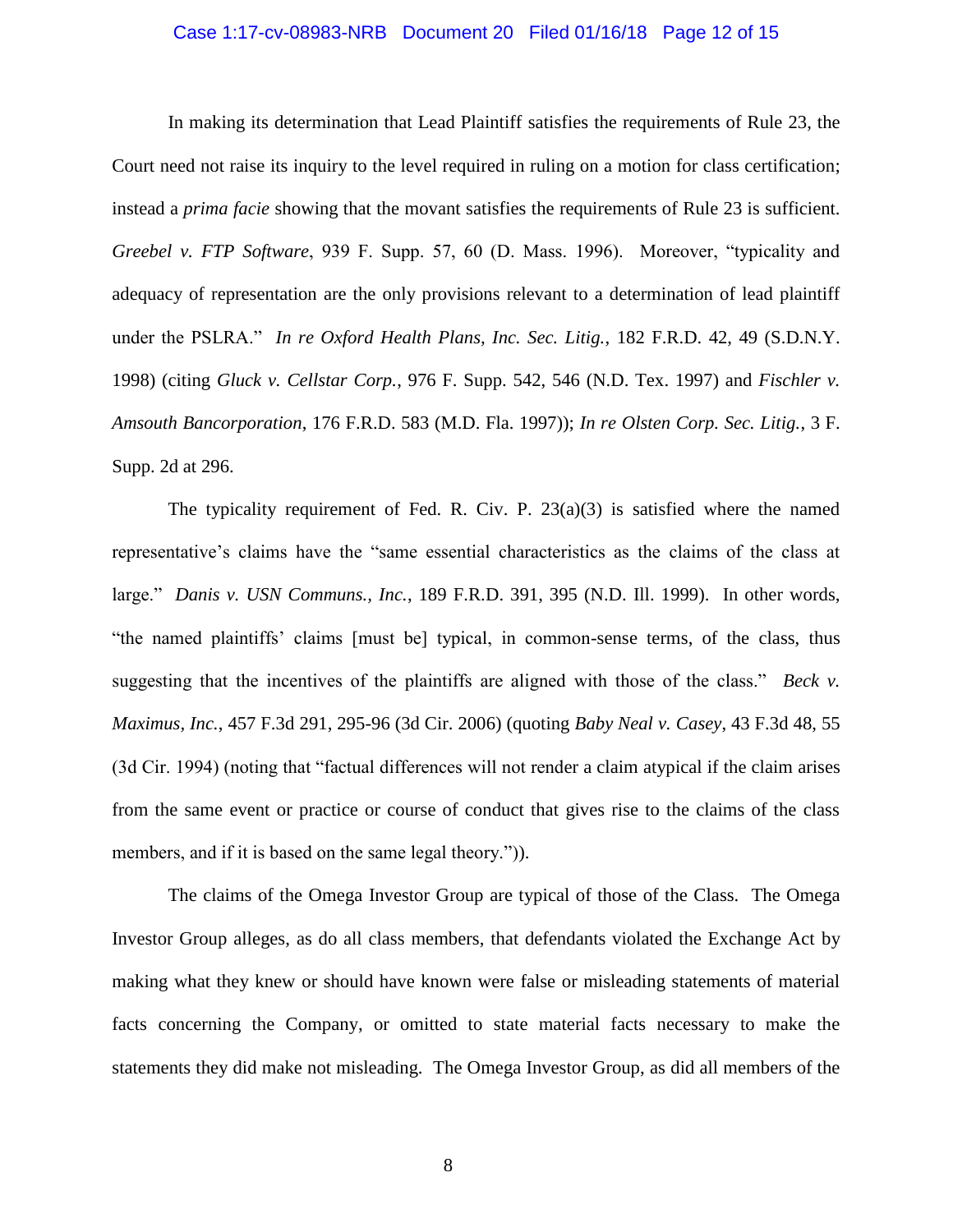#### Case 1:17-cv-08983-NRB Document 20 Filed 01/16/18 Page 13 of 15

Class, purchased Omega securities during the Class Period at prices artificially inflated by defendants' misrepresentations or omissions and was damaged upon the disclosure of those misrepresentations and/or omissions. These shared claims, which are based on the same legal theory and arise from the same events and course of conduct as the Class claims, satisfy the typicality requirement of Rule 23(a)(3).

<span id="page-12-3"></span><span id="page-12-2"></span>The adequacy of representation requirement of Rule  $23(a)(4)$  is satisfied where it is established that a representative party "will fairly and adequately protect the interests of the class." The class representative must also have "sufficient interest in the outcome of the case to ensure vigorous advocacy." *Riordan v. Smith Barney*, 113 F.R.D. 60, 64 (N.D. Ill. 1986); *Beck*, 457 F.3d at 296 (emphasizing that the adequacy inquiry "'serves to uncover conflicts of interest between named parties and the class they seek to represent.'") (quoting *Amchem Prods., Inc. v. Windsor*, 521 U.S. 591, 625 (1997)).

<span id="page-12-1"></span>The Omega Investor Group is an adequate representative for the Class. There is no antagonism between the interests of the Omega Investor Group and those of the Class, and its losses demonstrate that it has a sufficient interest in the outcome of this litigation. Finally, the Omega Investor Group has retained counsel highly experienced in vigorously and efficiently prosecuting securities class actions such as this action, and submits its choice to the Court for approval pursuant to 15 U.S.C.  $\S$  78u-4(a)(3)(B)(v).

### **4. The Omega Investor Group Will Fairly and Adequately Represent the Interests of the Class and is Not Subject to Unique Defenses**

<span id="page-12-0"></span>The presumption in favor of appointing the Omega Investor Group as Lead Plaintiff may be rebutted only upon proof "by a purported member of the plaintiffs' class" that the presumptively most adequate plaintiff:

> (aa) will not fairly and adequately protect the interest of the class; or

> > 9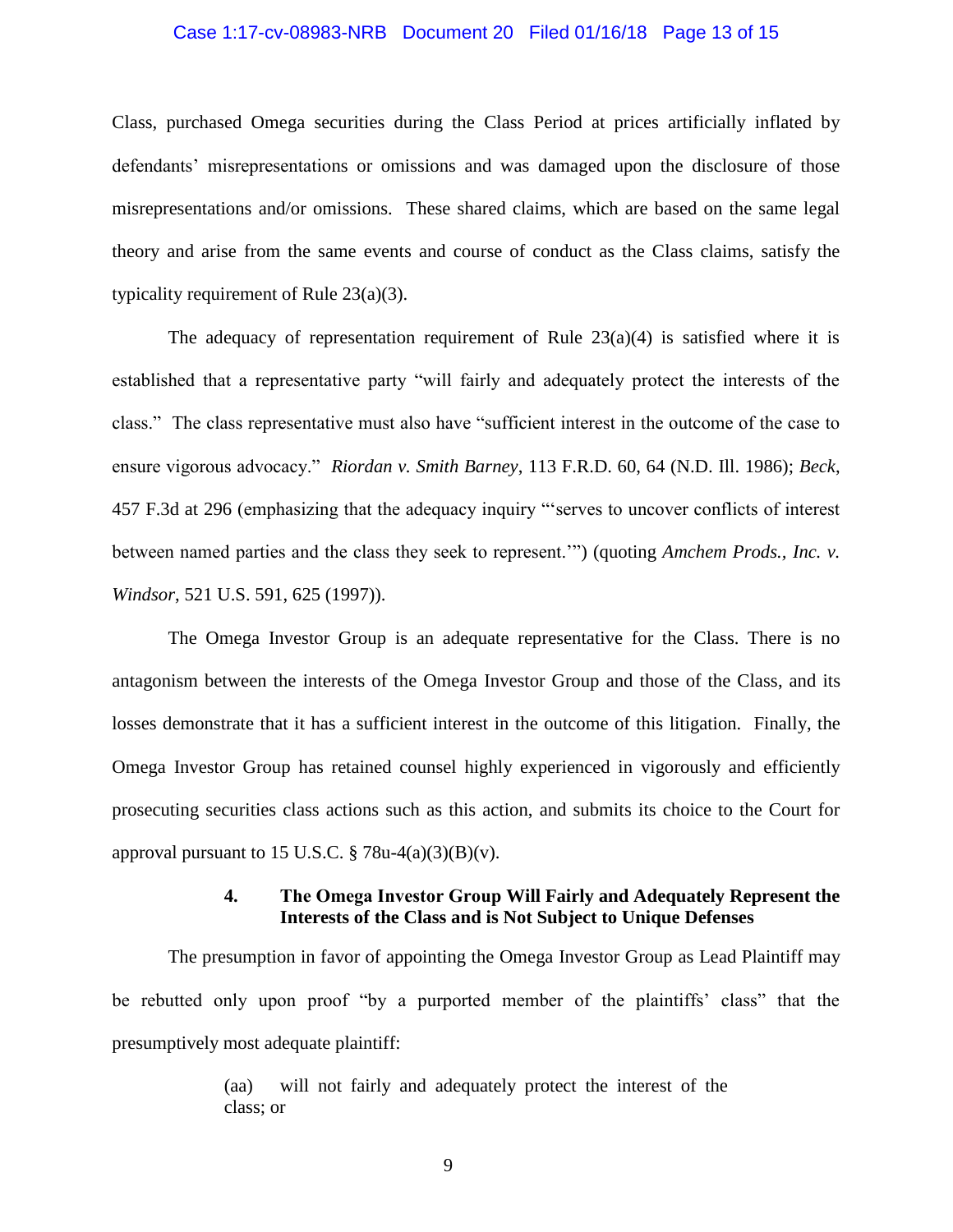(bb) is subject to unique defenses that render such plaintiff incapable of adequately representing the class.

15 U.S.C. § 78u-4(a)(3)(b)(iii)(I).

The ability and desire of the Omega Investor Group to fairly and adequately represent the Class has been discussed above. The Omega Investor Group is not aware of any unique defenses defendants could raise that would render it inadequate to represent the Class. Accordingly, the Omega Investor Group should be appointed Lead Plaintiff for the Class.

### <span id="page-13-1"></span><span id="page-13-0"></span>**C. LEAD PLAINTIFF'S SELECTION OF COUNSEL SHOULD BE APPROVED**

The PSLRA vests authority in the Lead Plaintiff to select and retain lead counsel, subject to the approval of the Court. *See* 15 U.S.C. § 78u-4(a)(3)(B)(v); *Osher v. Guess?, Inc.*, 2001 U.S. Dist. LEXIS 6057, at \*15 (C.D. Cal. Apr. 26, 2001). The Court should interfere with Lead Plaintiff's selection only when necessary "to protect the interests of the class." 15 U.S.C. § 78u- $4(a)(3)(B)(iii)(II)(aa).$ 

Here, the Omega Investor Group has selected Pomerantz as Lead Counsel for the Class. Pomerantz is highly experienced in the area of securities litigation and class actions, and has successfully prosecuted numerous securities litigations and securities fraud class actions on behalf of investors, as detailed in the firm's resume. *See* Lieberman Decl., Ex. D. As a result of the firm's extensive experience in litigation involving issues similar to those raised in the Related Actions, the Omega Investor Group's counsel have the skill and knowledge which will enable them to prosecute a consolidated action effectively and expeditiously. Thus, the Court may be assured that by approving the selection of Lead Counsel by the Omega Investor Group, the members of the class will receive the best legal representation available.